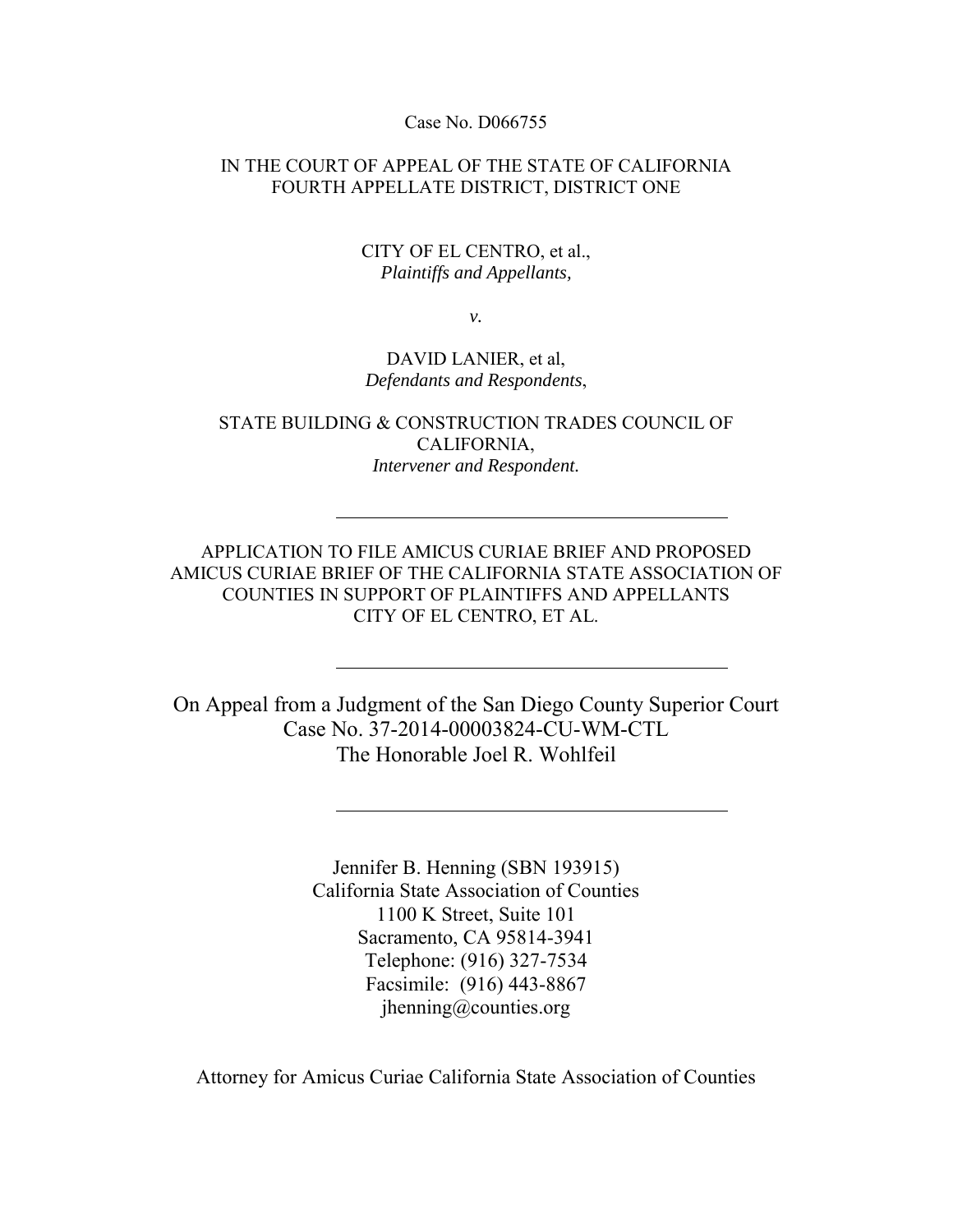The California State Association of Counties  $("CSAC")^1$  $("CSAC")^1$  seeks leave to file the attached amicus brief.

CSAC is a non-profit corporation. The membership consists of the 58 California counties. CSAC sponsors a Litigation Coordination Program, which is administered by the County Counsels' Association of California and is overseen by the Association's Litigation Overview Committee, comprised of county counsels throughout the state. The Litigation Overview Committee monitors litigation of concern to counties statewide and has determined that this case is a matter affecting all counties.

 Though this case arises in the context of a dispute between charter cities and the State over implementation of California's Prevailing Wage Law, the underlying legal issues are much broader and significant for local government. In fact, counties are not implicated in the Prevailing Wage Law dispute. Counties do not possess the broad authority granted to charter cities, which provides the legal basis for charter cities to elect not to implement the Prevailing Wage Law. CSAC did not participate in the 2012 litigation that challenged the application of the Prevailing Wage Law to charter cities, and counties do not contest the application of the Prevailing Wage Law to counties here.

<span id="page-1-0"></span> $\frac{1}{1}$  No party or counsel for a party authored the attached brief, in whole or in part. No one made a monetary contribution intended to fund the preparation or submission of this brief.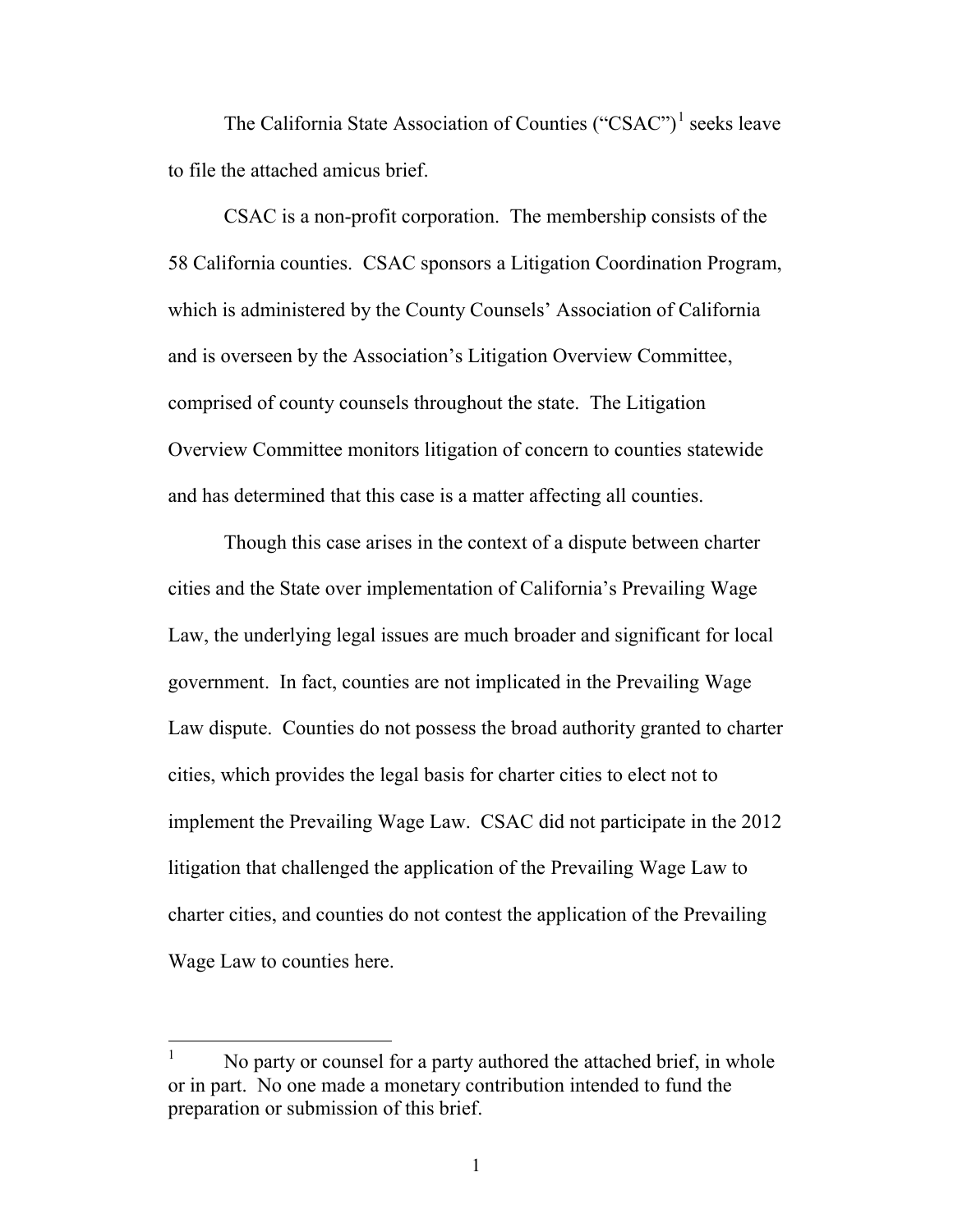Rather, CSAC submits this brief to focus on an issue of general significance to CSAC's member counties: To what extent can the State condition its discretionary funding to achieve a result that would be unconstitutional if it attempted to achieve that same result directly? The proposed brief evaluates that question outside of the Prevailing Wage Law context to provide this court with a broader perspective when considering the issue.

 CSAC's counsel has reviewed the party and real party in interest briefing in this case, and does not seek duplicate those arguments here. Instead, the proposed brief focuses on the unconstitutional conditions doctrine as a tool for evaluating the legal issues presented by this case, and provides some examples of how conditioning state funds on waiver of constitutional rights creates significant concerns beyond prevailing wage.

For the foregoing reasons, CSAC respectfully requests that this Court accept the accompanying amicus curiae brief.

Dated: November 4, 2015 Respectfully submitted,

 $\sqrt{s}$ /

 $\mathbf{By:}$ 

JENNIFER B. HENNING

 Attorney for Amicus Curiae California State Association of Counties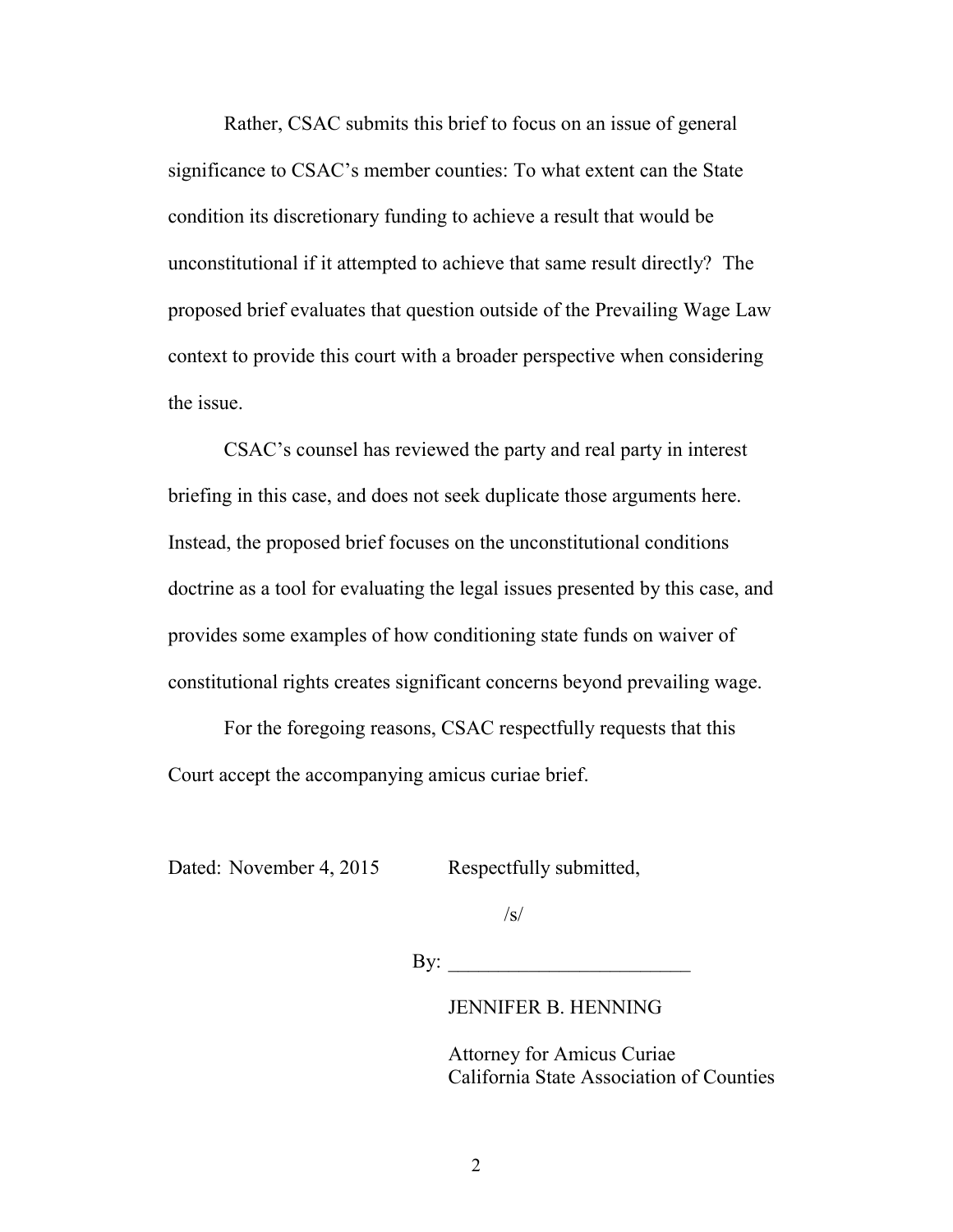Case No. D066755

IN THE COURT OF APPEAL OF THE STATE OF CALIFORNIA FOURTH APPELLATE DISTRICT, DISTRICT ONE

#### CITY OF EL CENTRO, et al., *Plaintiffs and Appellants,*

*v.* 

#### DAVID LANIER, et al, *Defendants and Respondents*,

STATE BUILDING & CONSTRUCTION TRADES COUNCIL OF CALIFORNIA, *Intervener and Respondent.* 

[PROPOSED] AMICUS CURIAE BRIEF OF THE CALIFORNIA STATE ASSOCIATION OF COUNTIES IN SUPPORT OF PLAINTIFFS AND APPELLANTS CITY OF EL CENTRO, ET AL.

On Appeal from a Judgment of the San Diego County Superior Court Case No. 37-2014-00003824-CU-WM-CTL The Honorable Joel R. Wohlfeil

> Jennifer B. Henning (SBN 193915) California State Association of Counties 1100 K Street, Suite 101 Sacramento, CA 95814-3941 Telephone: (916) 327-7534 Facsimile: (916) 443-8867 jhenning@counties.org

Attorney for Amicus Curiae California State Association of Counties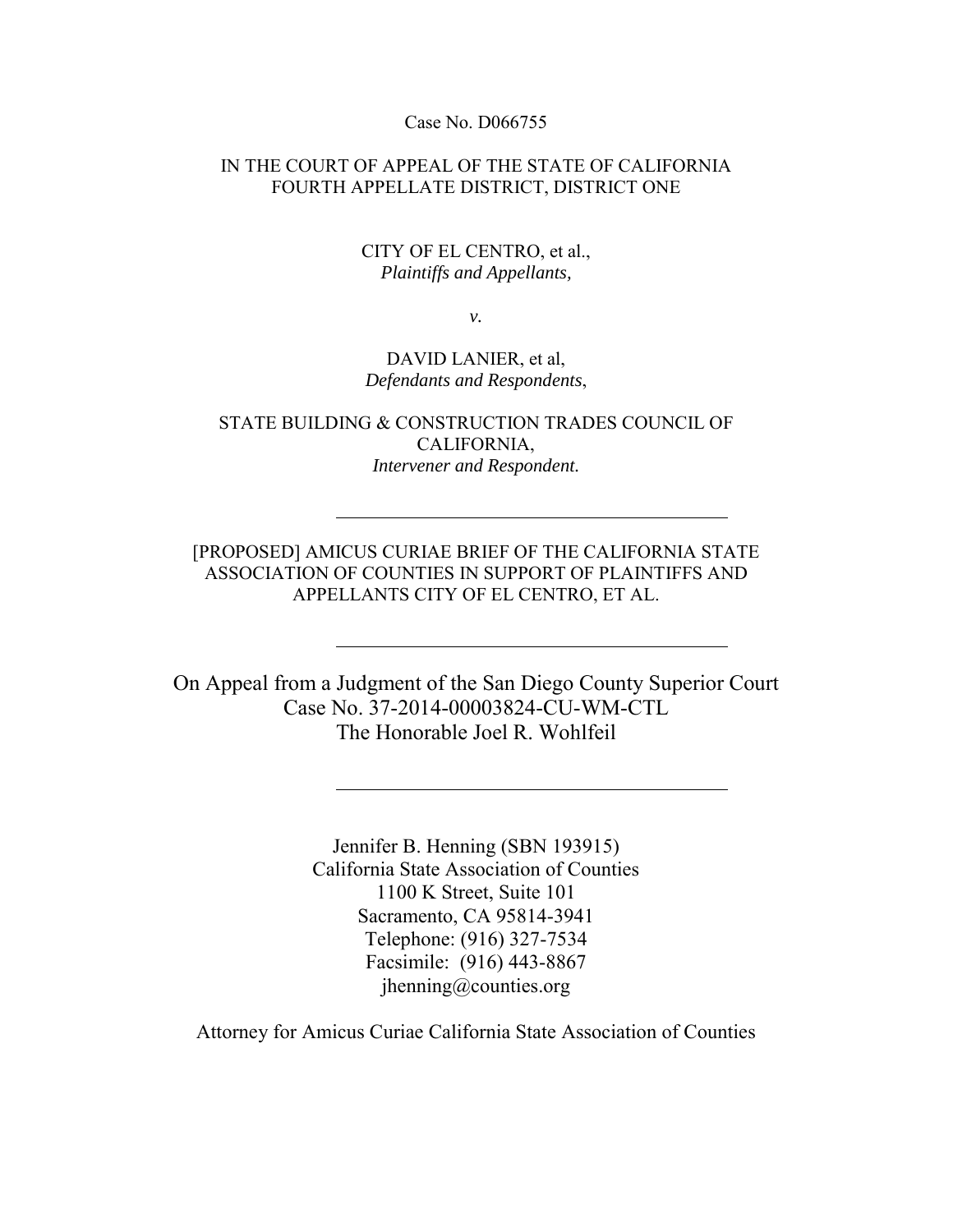# **TABLE OF CONTENTS**

| П.                                                                                                                                                                                                                       |
|--------------------------------------------------------------------------------------------------------------------------------------------------------------------------------------------------------------------------|
| A. The State May Not Impose Unconstitutional Conditions on the Receipt                                                                                                                                                   |
| The fact that receipt of the conditioned funds is voluntary does not<br>$\mathbf{1}$                                                                                                                                     |
| Department of Finance v. Commission on State Mandates does not<br>2.                                                                                                                                                     |
| The Trial Court's Lack of Any Discernable Limit on Conditioning<br><b>B</b> .<br>State Funds as a Means of Evading Constitutional Requirements Has<br>Consequences Far Beyond the Prevailing Wage Law and Municipal Home |
| III.                                                                                                                                                                                                                     |
|                                                                                                                                                                                                                          |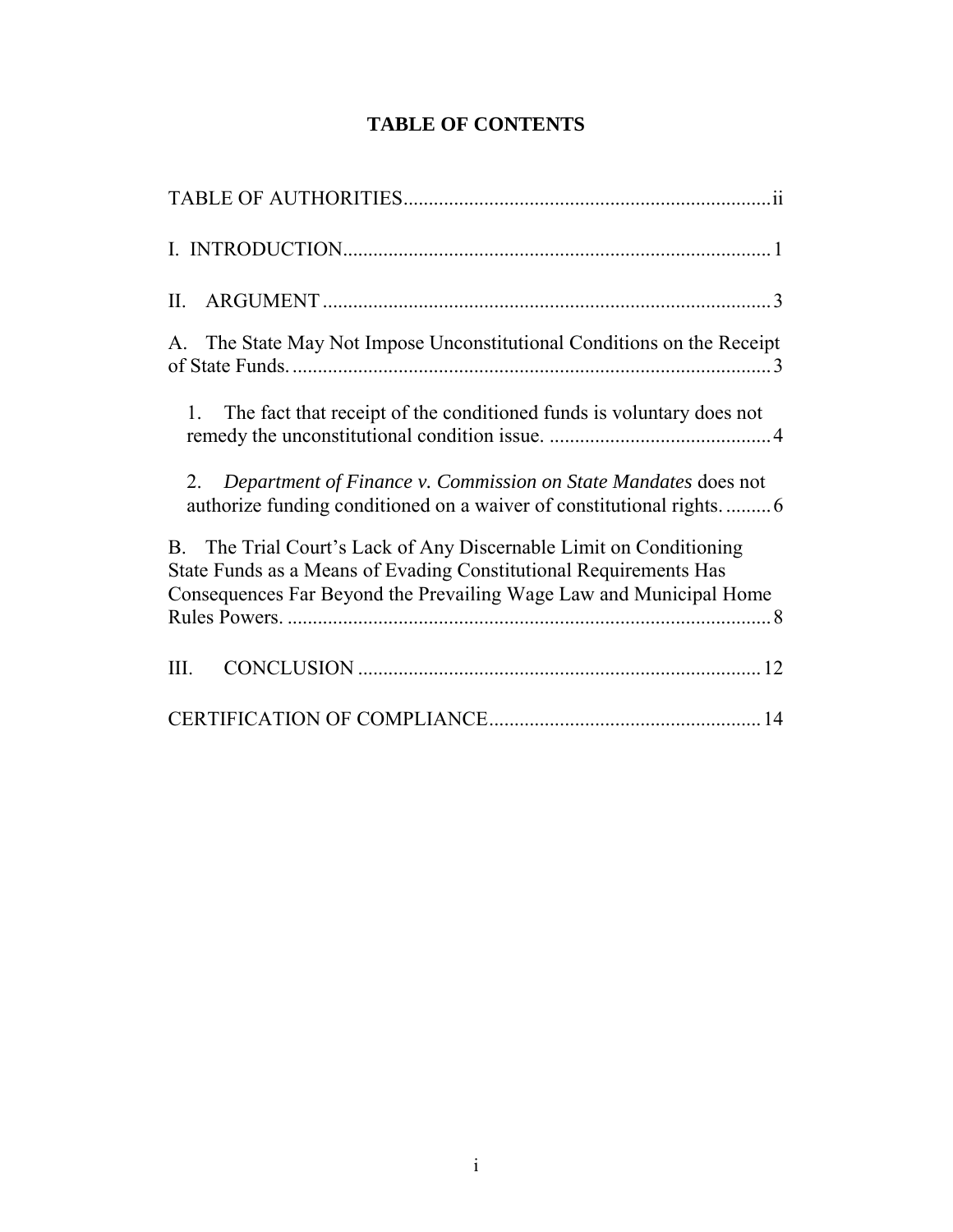# **TABLE OF AUTHORITIES**

## **CASES**

| Bagley v. Washington Township Hospital District (1966) 65 Cal.2d 499 4, 5 |
|---------------------------------------------------------------------------|
| Cal. Bldg. Industry Assn. v. City of San Jose (2015) 61 Cal.4th 4353      |
| Calif. School Boards Assn. v. Brown (2011) 192 Cal.App.4th 1507  9        |
| Calif. School Boards Assn. v. State of California                         |
|                                                                           |
| County of Riverside v. Superior Court (2003) 30 Cal.4th 2782, 12          |
| County of Sonoma v. Superior Court (2009) 173 Cal.App.4th 322 2, 12       |
| Danskin v. San Diego Unified School Dist. (1946) 28 Cal.2d 536  4         |
| Department of Finance v. Commission on State Mandates                     |
|                                                                           |
|                                                                           |
|                                                                           |
|                                                                           |
|                                                                           |
| Rumsfeld v. Forum for Academic and Institutional Rights                   |
| State Building and Construction Trades Council of California, AFL-CIO v.  |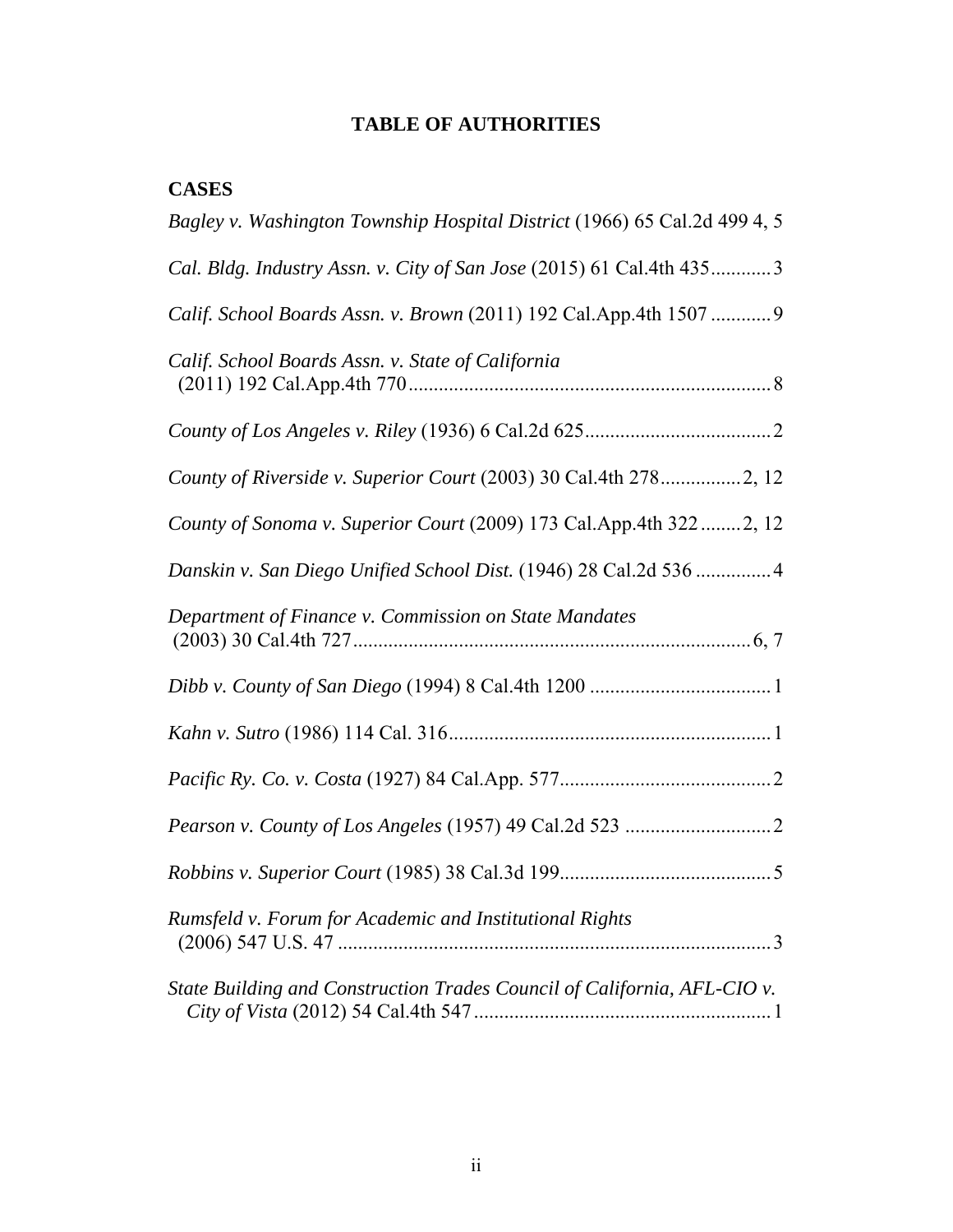## **STATUTES**

## **OTHER AUTHORITIES**

| Legis. Analyst, Paying for a State Mandate on Local Child Protective       |
|----------------------------------------------------------------------------|
| <i>Agencies</i> , analysis of 2015-2016 Budget (Feb. 2015)("LAO Report")9, |
| 10, 11                                                                     |

| Statement of Decision, In re Test Claim Penal Code sections 11165.1  |  |
|----------------------------------------------------------------------|--|
| (Interagency Child Abuse and Neglect Investigation Reports), Com. on |  |
|                                                                      |  |

# **CONSTITUTIONAL PROVISIONS**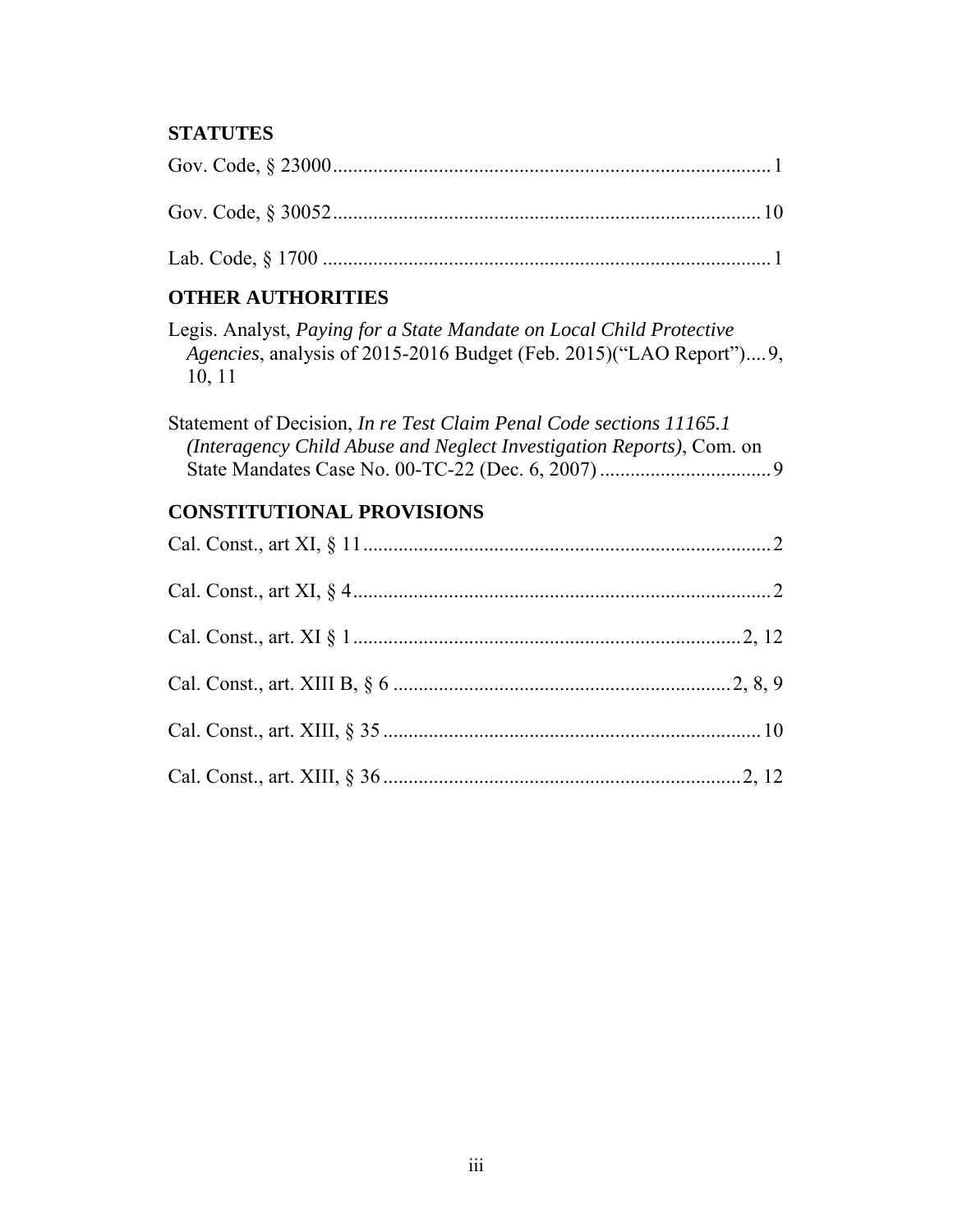#### **I. INTRODUCTION**

For the California State Association of Counties ("CSAC"), this case is not about the Prevailing Wage Law. (Lab. Code, § 1700 et seq.) Counties do not possess the breadth of municipal "home rule" powers that are afforded to charter cities in the California Constitution. (*Dibb v. County of San Diego* (1994) 8 Cal.4th 1200, 1207.) As such, the Supreme Court's decision in *State Building and Construction Trades Council of California, AFL-CIO v. City of Vista* (2012) 54 Cal.4th 547 ("*Vista*"), does not apply to counties, and SB 7, which enacted Labor Code section 1782, is not directed at counties. Indeed, CSAC did not seek to participate as amicus in the *Vista*  litigation, and does not challenge here the applicability of the prevailing wage law to counties.

This case, however, raises an issue that goes beyond prevailing wage, and even beyond municipal home rule powers: To what extent can the State condition its discretionary funding to achieve a result that would be unconstitutional if it attempted to achieve that same result directly? That issue is of particular interest to CSAC's member counties.

Unlike cities, counties are political subdivisions of the State. (Gov. Code, § 23000; *Kahn v. Sutro* (1986) 114 Cal. 316, 319.) Counties have long been characterized as agencies of the State, implementing many of the State's programs and policies by delegation. (*Pacific Ry. Co. v. Costa*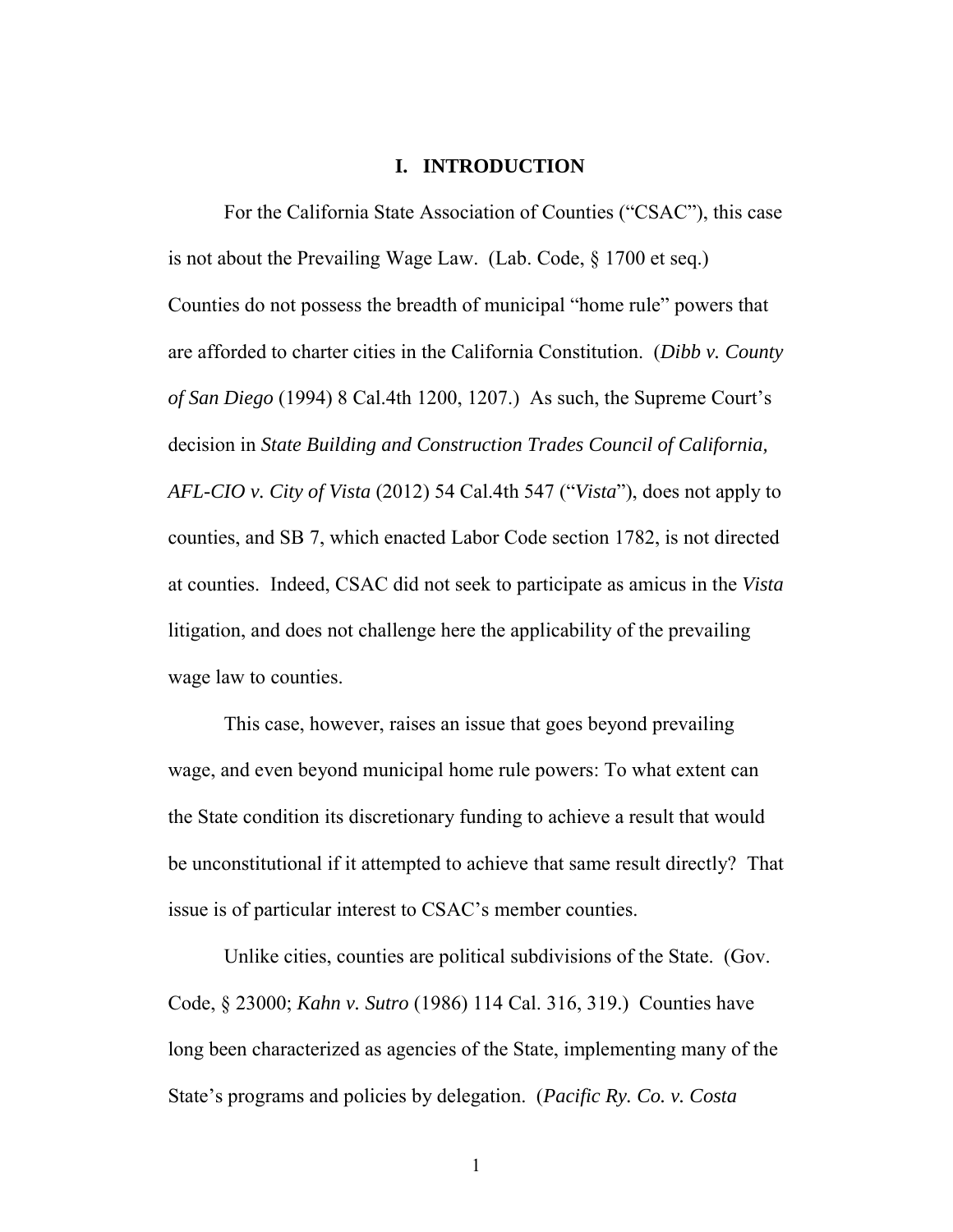(1927) 84 Cal.App. 577; *County of Los Angeles v. Riley* (1936) 6 Cal.2d

625, 627.) This relationship between the State and counties has caused significant strain over fiscal resources through the years, resulting in various constitutional protections that guarantee specified revenue and limit the programs and services that counties can be required to perform without adequate funding. (See, e.g., Cal. Const., art. XIII B,  $\S$  6; art. XIII,  $\S$  36.)

Beyond that, the constitution grants counties plenary authority over the salary and benefits of their employees (Cal. Const., art.  $XI \S 1(b)$ ; *County of Riverside v. Superior Court* (2003) 30 Cal.4th 278), protects against delegation of their local affairs (Cal. Const., art XI, § 11; *County of Sonoma v. Superior Court* (2009) 173 Cal.App.4th 322), and grants counties specified charter powers (Cal. Const., art XI, § 4; *Pearson v. County of Los Angeles* (1957) 49 Cal.2d 523).

These constitutional powers and protections, provided to counties by the electorate, must be abided. The State cannot be permitted to render such constitutional provisions meaningless by imposing conditions on the receipt of discretionary State funding that requires the constitutional protections to be waived. Though the State certainly has mechanisms to achieve its policy objectives, including the ability to provide financial incentives, there is a meaningful limit on its ability to do so at the expense of the powers and protections granted by the constitution to cities and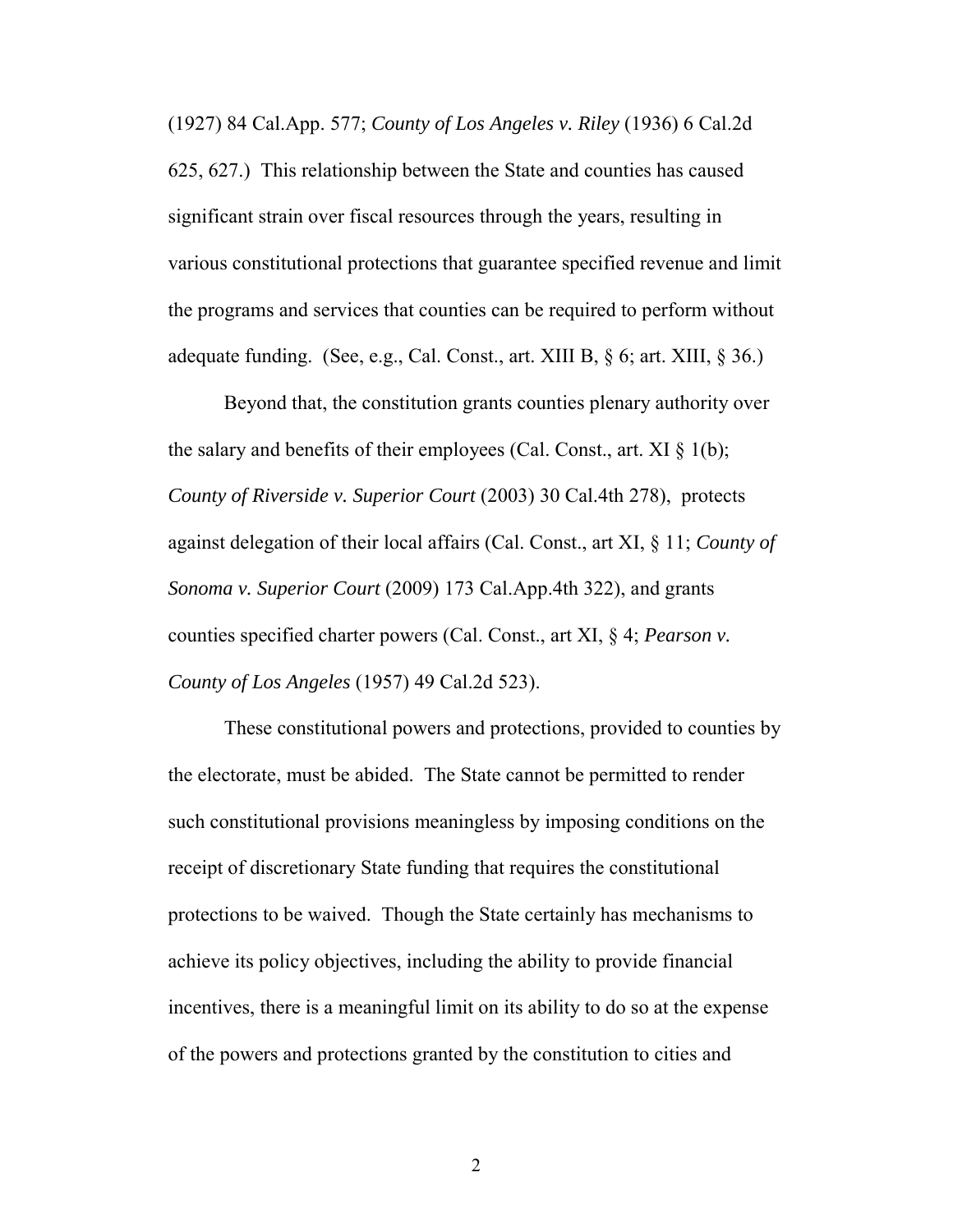counties. Failing to recognize the limit renders the constitution provisions largely illusory.

#### **II. ARGUMENT**

#### **A. The State May Not Impose Unconstitutional Conditions on the Receipt of State Funds.**

 It is a well-established rule that if the government could not have constitutionally ordered a person or entity to take a particular action, it cannot also attempt to pressure the person or entity into taking that same action. (*Cal. Bldg. Industry Assn. v. City of San Jose* (2015) 61 Cal.4th 435, 459-460.) Conversely, "a funding condition cannot be unconstitutional if it could be constitutionally imposed directly." (*Rumsfeld v. Forum for Academic and Institutional Rights* (2006) 547 U.S. 47, 60 [the distinction between an unconstitutional condition and a constitutional nonsubsidy is whether the condition could have been constitutionally imposed directly]; *Cal. Bldg. Industry Assn., supra*, 61 Cal.4th at 437-438 ["Where a restriction on the use of property would not constitute a taking of property without just compensation if imposed outside of the permit process, a permit condition imposing such a use restriction does not require a permit applicant to give up the constitutional right to just compensation in order to obtain the permit and thus does not constitute an exaction so as to bring into play the unconstitutional conditions doctrine."].)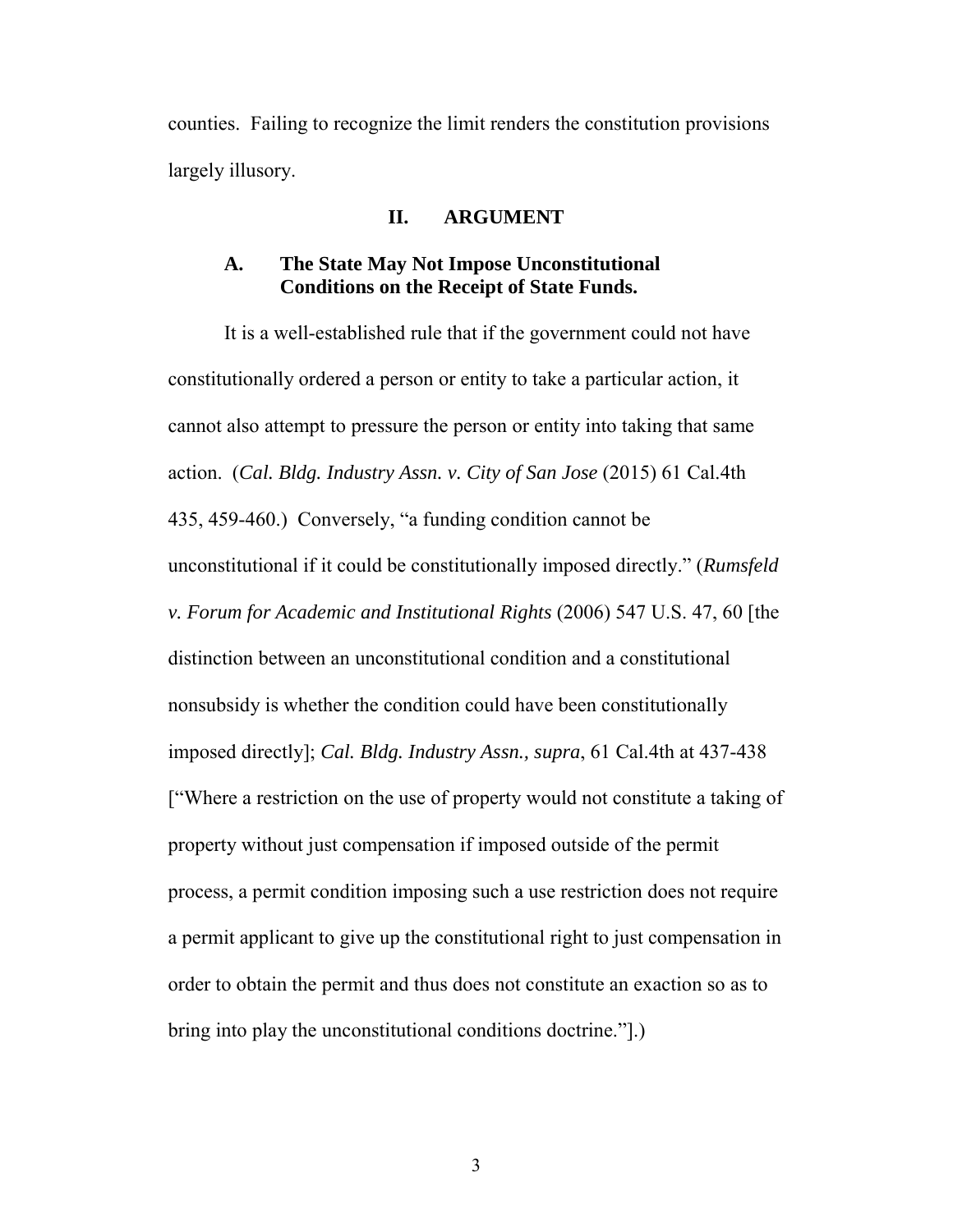## **1. The fact that receipt of the conditioned funds is voluntary does not remedy the unconstitutional condition issue.**

It is not relevant that the State is under no obligation to provide the

funding that is subject to the condition. The voluntary nature of the funding

is not sufficient to allow an unconstitutional condition. That faulty logic

was rejected by the California Supreme Court nearly 70 years ago.

(*Danskin v. San Diego Unified School Dist.* (1946) 28 Cal.2d 536.) In

*Danskin*, the Court reviewed a school district that limited use of its

buildings only to organizations whose members agreed with the District's

views. The Court rejected the District's argument that voluntary use of the

building removed the constitutional problem:

The state is under no duty to make school buildings available for public meetings [citations]. If it elects to do so, however, it cannot arbitrarily prevent any members of the public from holding such meetings. [Citations.] Nor can it make the privilege of holding them dependent on conditions that would deprive any members of the public of their constitutional rights. A state is without power to impose an unconstitutional requirement as a condition for granting a privilege even though the privilege is the use of state property  $[ciations]$ ... It is true that the state need not open the doors of a school building as a forum and may at any time choose to close them. Once it opens the doors, however, it cannot demand tickets of admission in the form of convictions and affiliations that it deems acceptable.

(*Id.* at pp. 545-547.)

Similarly, in *Bagley v. Washington Township Hospital District*

(1966) 65 Cal.2d 499, the Supreme Court found "utterly discredited" that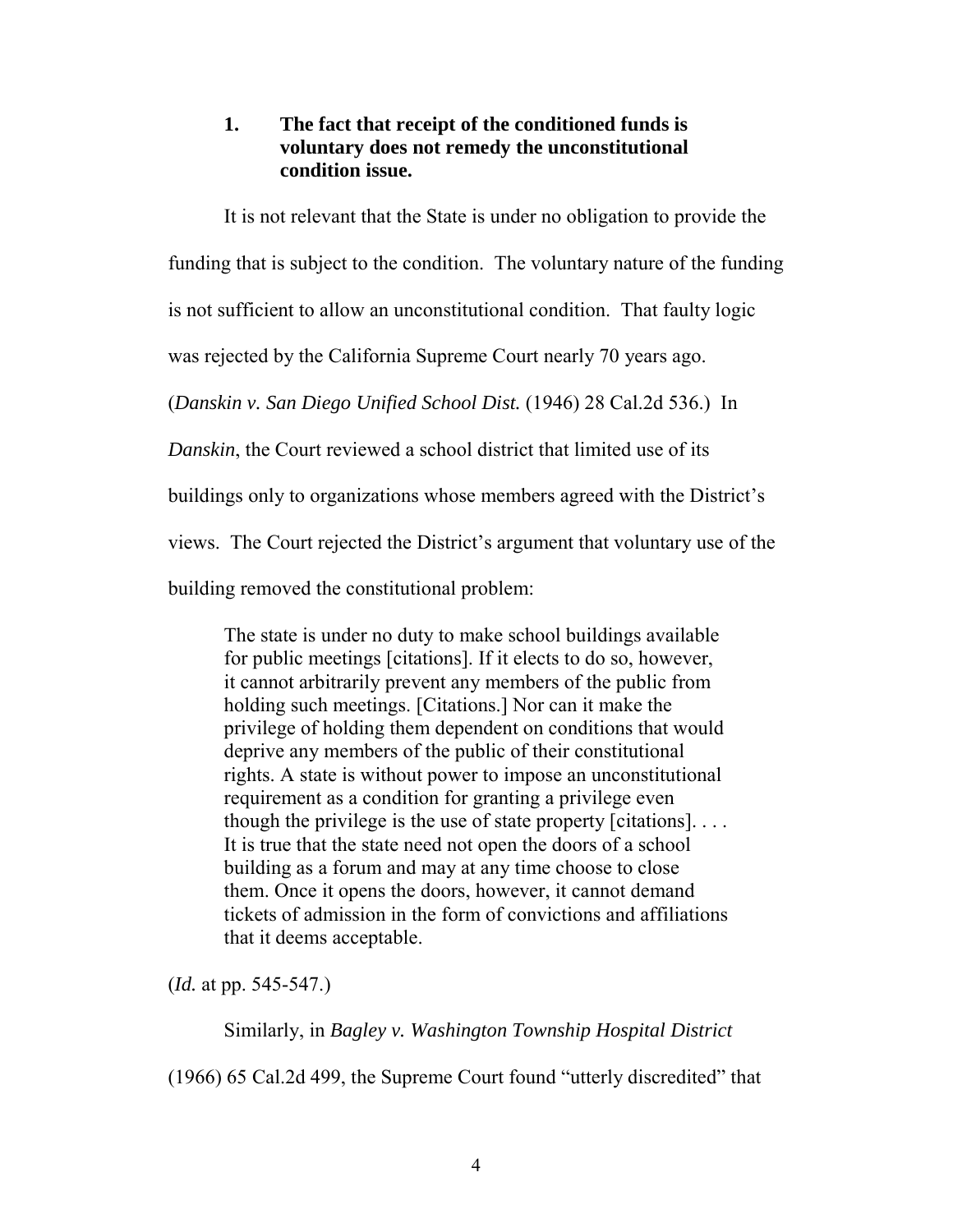notion that if the government benefit is voluntary, unconstitutional conditions can be imposed. (*Id.* at pp. 504-505 ["Although an individual can claim no constitutional right to obtain public employment or to receive any other publicly conferred benefit, the government cannot condition admission to such employment or receipt of such benefits upon any terms that it may choose to impose."].) In *Bagely*, the Court noted that there is a limit to this principle, stating that the Court "cannot accept the apparent suggestion of some few cases that government may *never* condition the receipt of benefits or privileges upon the non-assertion of constitutional rights." (*Id.* at p. 505 (emphasis in original).) "In doing so, however, government bears a heavy burden of demonstrating the practical necessity for the limitation." (*Id.* at pp. 505-506.)

 Thus, contrary to Defendants' assertion that the Plaintiff cities were under an obligation to show a significant budgetary impact resulting from SB 7 in order to prevail on their claim (Respond. Brief, pp. 19-21), the courts have found that the burden is in fact on the governmental entity imposing a condition that impacts constitutional rights to demonstrate its necessity. (*Robbins v. Superior Court* (1985) 38 Cal.3d 199, 213.) "Neither the party complaining of the unconstitutional condition, nor this Court, bears the burden of establishing that effective and less restrictive alternatives exist. The burden of proof is borne by the government entity that seeks to impose the condition." (*Id.* at p. 214, fn. 20.)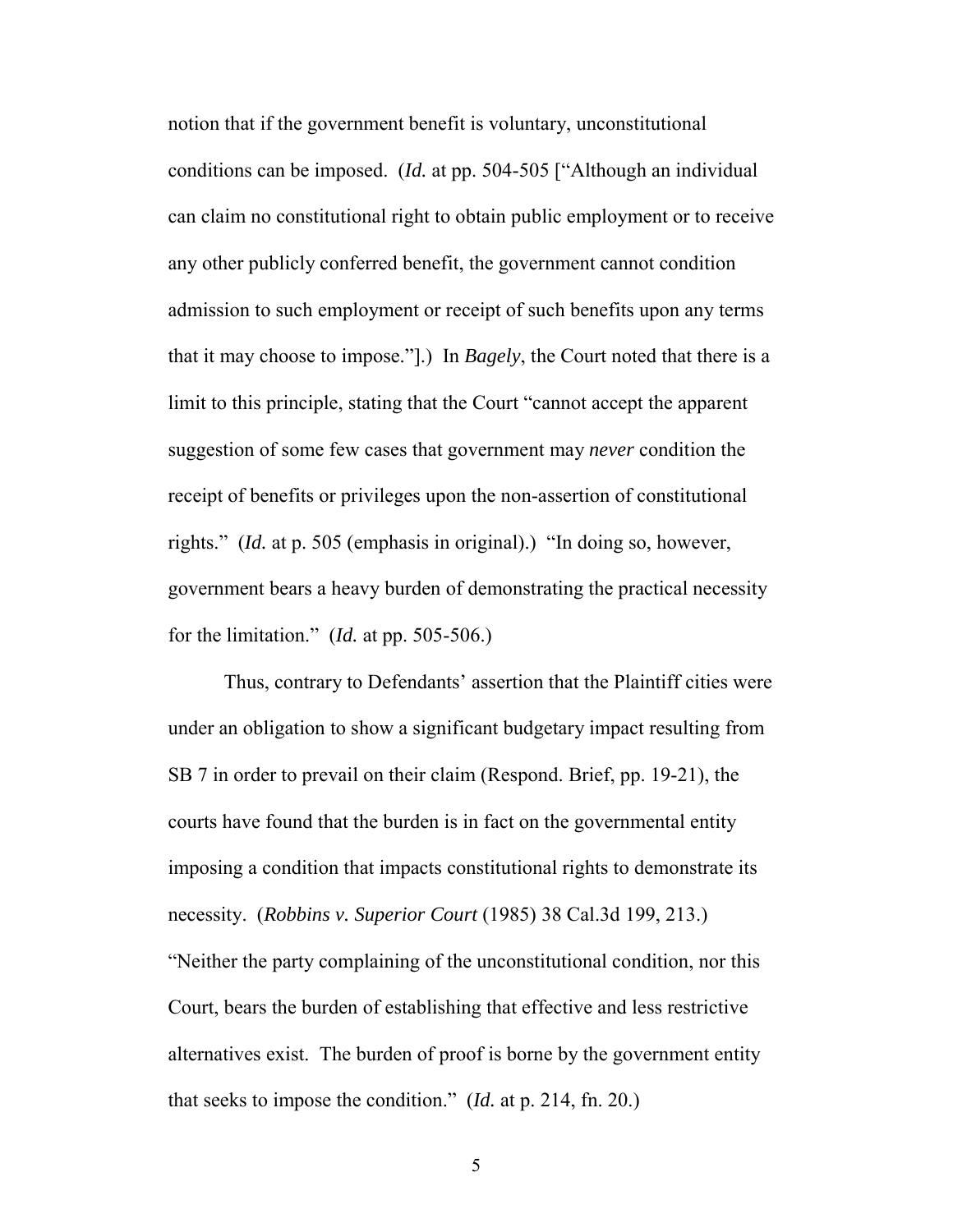## **2.** *Department of Finance v. Commission on State Mandates* **does not authorize funding conditioned on a waiver of constitutional rights.**

 Defendants and Real Parties in Interest rely on *Department of Finance v. Commission on State Mandates* (2003) 30 Cal.4th 727, to support their argument that the State is authorized to condition funds on participation in the Prevailing Wage Law. (See Respond. Brief, p. 24; Real Parties Brief pp. 16-17.) However, the *Department of Finance* opinion addresses a completely different question, and does not contradict or repudiate the general unconstitutional conditions principles outlined above. The entire thrust of that opinion is whether a particular program created an unfunded mandate under Article XIII B, section 6 of the California Constitution. The answer to that narrow question rests on whether the program is truly voluntary, or is so coercive as to become mandatory. In answering that question, the Court concluded that a program with strings attached to incentivize particular behavior is not necessarily a "mandate" within the meaning of Article XIII B, section 6. In other words, the *Department of Finance* opinion is limited to the question of whether the State's actions triggered a constitutional obligation. (*Dept. of Finance, supra*, 30 Cal.4th at p. 734 [review granted to determine the definition of the term "state mandate" as it appears in article XIII B, section 6].)

 The *Department of Finance* case does not address the question presented in this case: Whether, once a constitutional right has been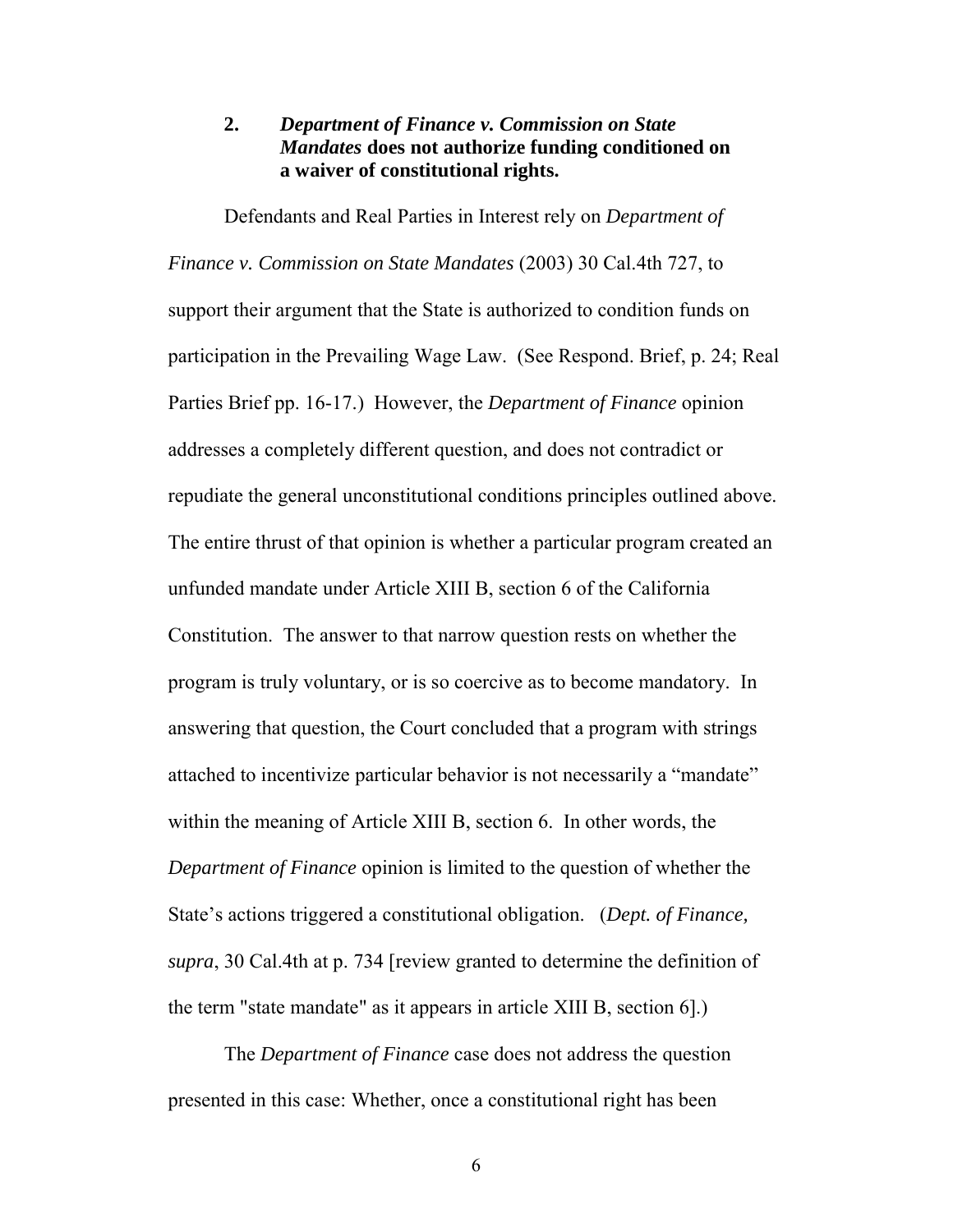established, conditions on a government program can be imposed that require infringement on that constitutional right. *Department of Finance* was merely focused on whether a constitutional right was established in the first instance (i.e., whether the school district was entitled to a subvention under article XIII B, section 6). Thus, *Department of Finance* only answered the preliminary question as to whether there is a constitutional duty with respect to a program. It did not address the next question whether the State can avoid that constitutional duty through conditions on State funds.

 In the present case, the Supreme Court has already declared that there is a constitutional right for plaintiff cities not to comply with the Prevailing Wage Law. The question now is whether the State can condition State funding on waiver of that right. *Department of Finance* sheds no light on that issue. Similarly, the statutory provisions cited by Defendants as other examples of conditioned funds are unhelpful to this court. Those citations contain no analysis on whether the State could directly impose the condition, or whether such imposition would be unconstitutional if imposed directly. (Respond. Brief, p. 25.)

 As shown in this brief, if the State could not have constitutionally imposed the requirement directly, it cannot condition receipt of the funds on waiver of that constitutional right without meeting a very heavy burden.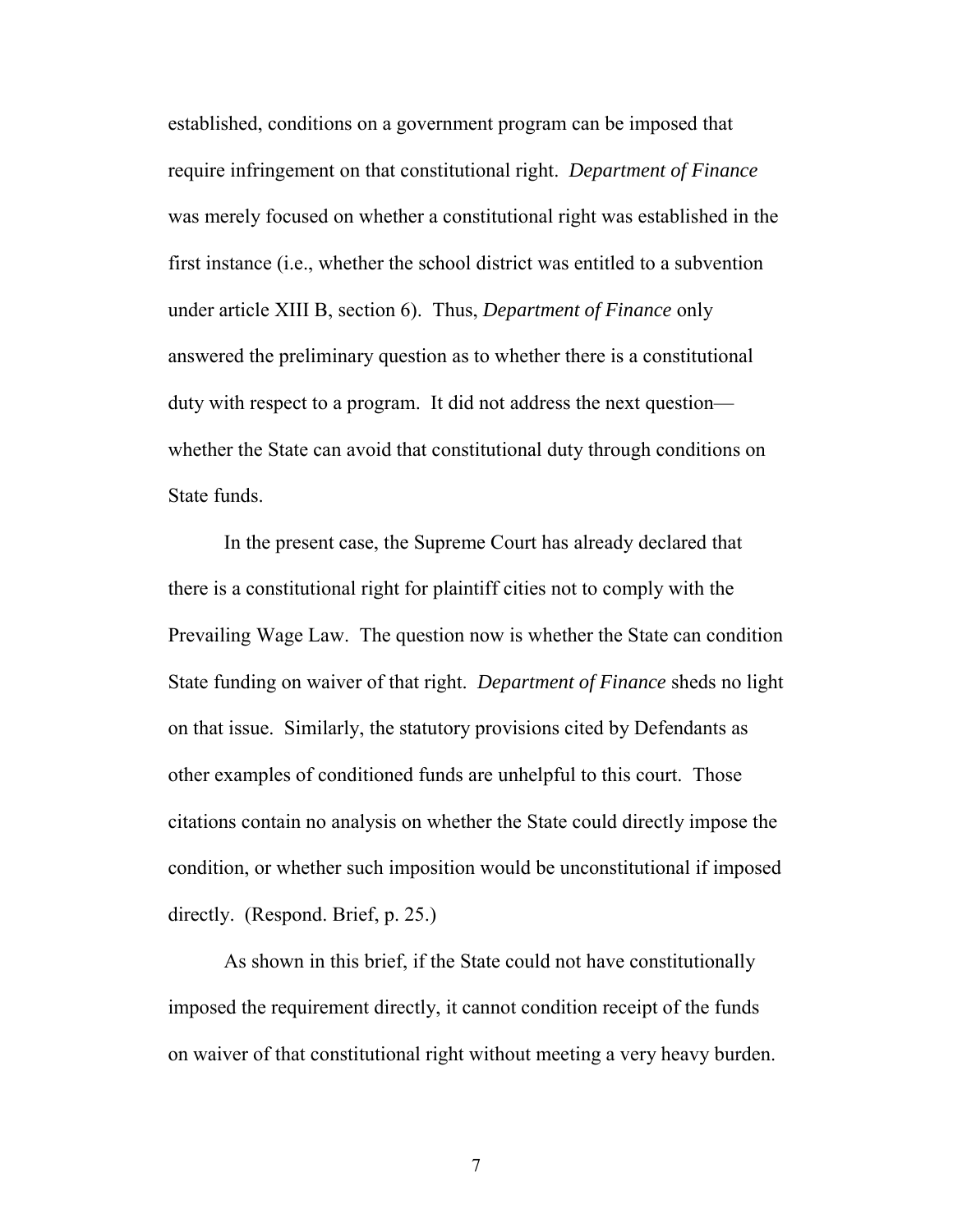**B. The Trial Court's Lack of Any Discernable Limit on Conditioning State Funds as a Means of Evading Constitutional Requirements Has Consequences Far Beyond the Prevailing Wage Law and Municipal Home Rules Powers.** 

 As noted in the introduction, counties have no direct interest in the *Vista* decision, which was based on authority granted only to charter cities. The concern for counties with SB 7 and this case is the potential for the State to evade all manner of constitutional protections by conditioning receipt of State funds for other programs and activities.

 For example, cities and counties are constitutionally entitled to receive a subvention of funds for the costs of programs and services mandated upon them by the State, with limited exceptions. (Cal. Const., art. XIII B, § 6.) The purpose of this provision is "to preclude the State from shifting financial responsibility for carrying out governmental functions to local agencies. . . ." (*Calif. School Boards Assn. v. State of California* (2011) 192 Cal.App.4th 770, 786.) The provision was amended in 2003 (Proposition 1A) in what the State has acknowledged was a political compromise between local governments and the State to address ongoing deferrals of mandate payments. (*Id.* at p. 788.) In order to perform its constitutional duty with respect to a mandated program, the Legislature must make an appropriation of the full required amount, or it can suspend the operation of the mandate, and thereby alleviate local agencies of the requirement to perform the program or service. (Cal.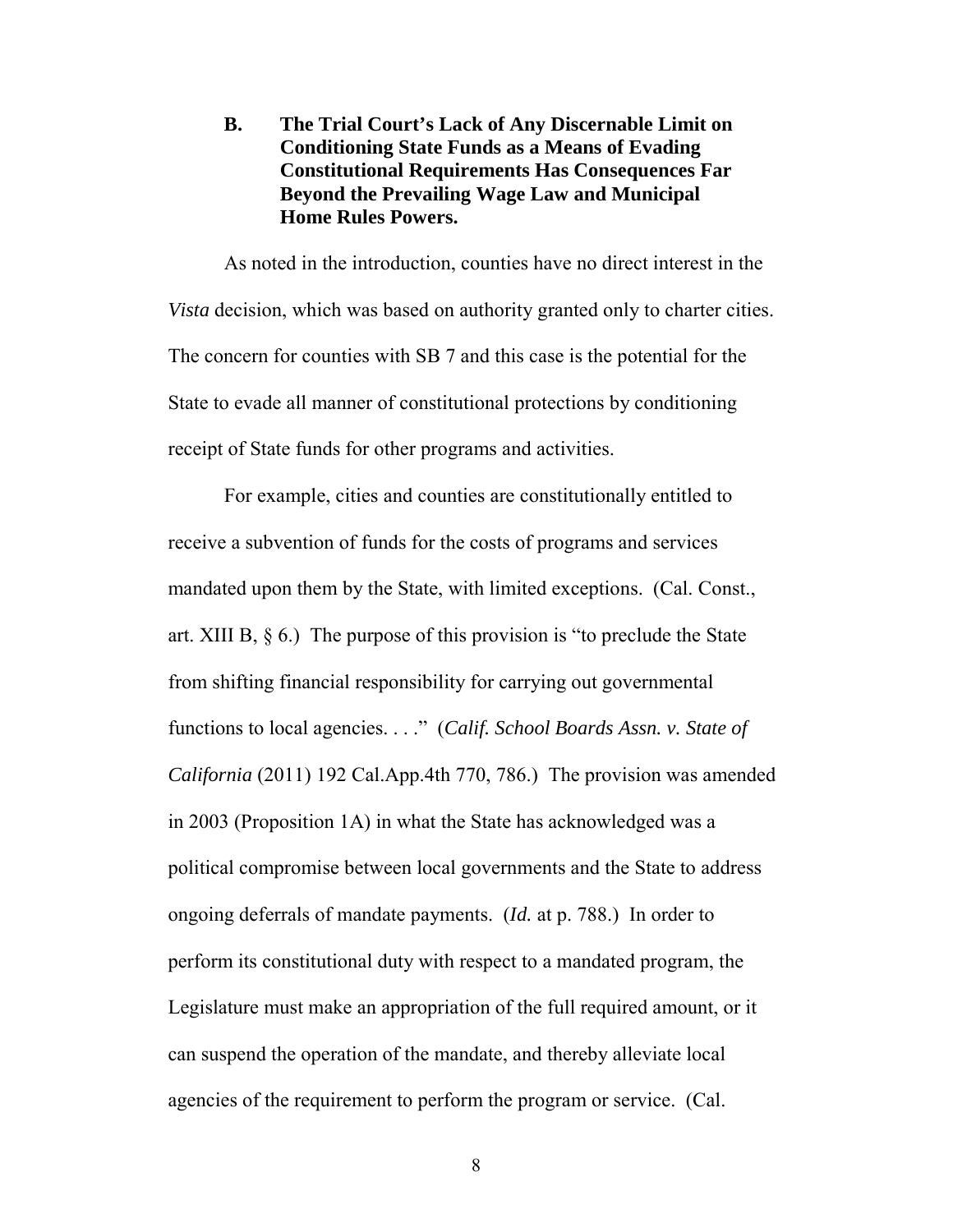Const., art. XIII B, § 6, subd. (b)(1); *Calif. School Boards Assn. v. Brown*  (2011) 192 Cal.App.4th 1507, 1521.)

 This carefully constructed political compromise to address the fiscal and policy relationship between the State and local government, which was approved by the voters, would have little meaning if the State could restrict the receipt of other State funding only to those cities and counties that agreed to continue providing mandated services without the required State subvention. And yet, under the trial court's reasoning, there is nothing prohibiting the State from such conduct.

 The concern over using such tactics to avoid constitutional protections is not unfounded. For example, the Legislative Analyst's Office prepared a report this year concerning the Governor's proposal to suspend the Interagency Child Abuse and Neglect Investigation Reports (ICAN) mandates on local government. (Legis. Analyst, *Paying for a State Mandate on Local Child Protective Agencies*, analysis of 2015-2016 Budget (Feb. [2](#page-15-0)015)("LAO Report").)<sup>2</sup> The Commission on State Mandates previously concluded that several ICAN activities require State subventions. (Statement of Decision, *In re Test Claim Penal Code sections 11165.1 (Interagency Child Abuse and Neglect Investigation Reports)*, Com. on State Mandates Case No. 00-TC-22 (Dec. 6, 2007).) The LAO

<span id="page-15-0"></span> $\overline{a}$ 1 Available on the Legislative Analyst's Office's website at: <http://lao.ca.gov/reports/2015/budget/ICAN/ICAN-022415.pdf>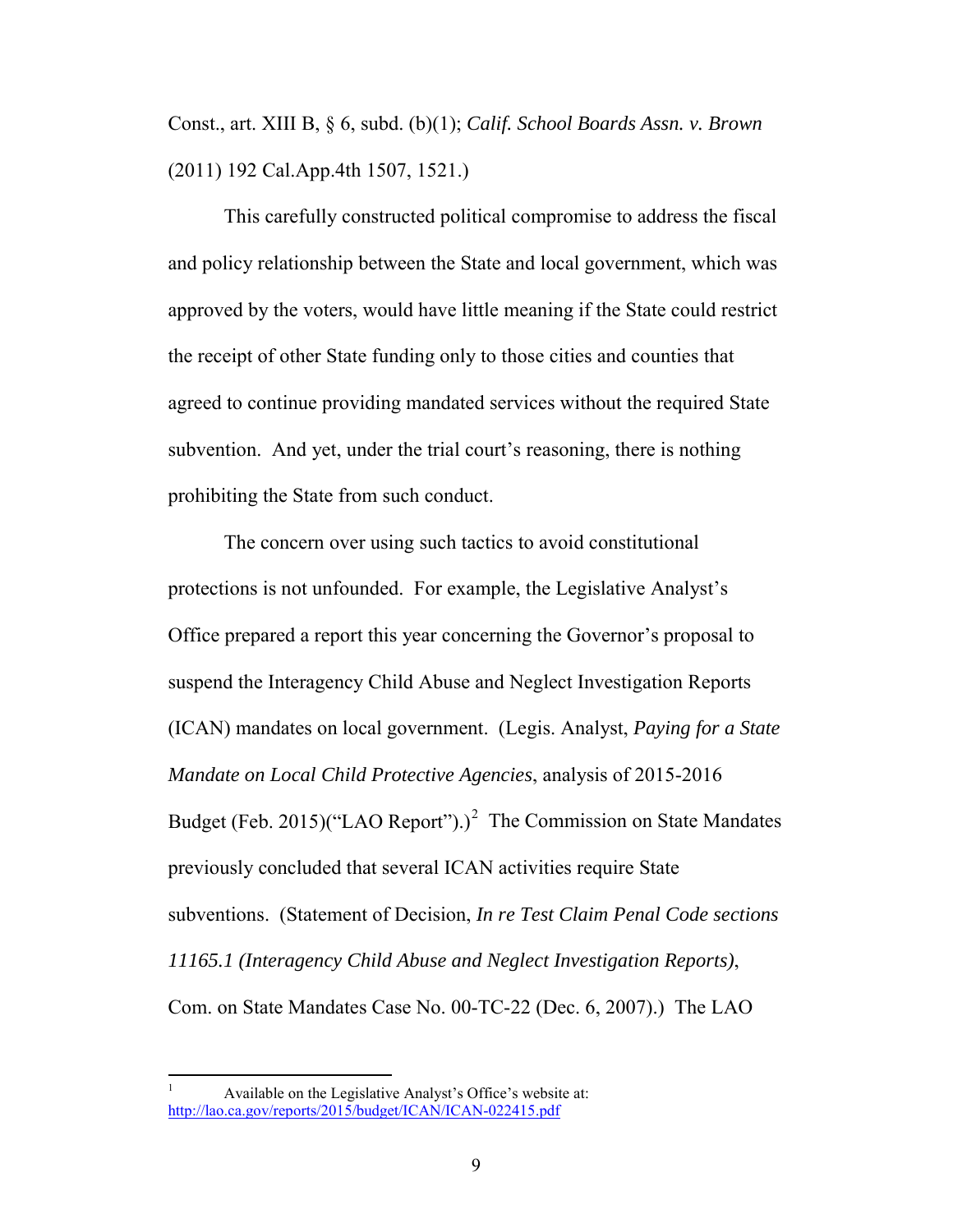Report noted the budget impact of the ICAN mandate-- \$90.4 million in 2015-2016 for prior year obligations and several million dollars in ongoing costs. (*LAO Report, supra,* at p. 1.) The LAO Report further noted that suspension of the mandate would allow the State to defer the \$90.4 million in prior-year claims, and that the Governor's proposed budget provided a \$4 million grant made available to help fund the ICAN costs for those to local agencies that elected to voluntarily continue with ICAN requirements. (*Ibid.*)

 The LAO Report did not stop there, however. The Report expressed concern that the grant proposal would make ICAN compliance "uneven" because some agencies may decide not to participate in the grant program. (*Ibid.*) The LAO Report acknowledges that the only way to require ICAN activities to continue is to fund the mandated services, but that doing so would require \$90.4 million in the 2015-2016 budget plus ongoing costs. (*Id.* at p. 6.) The suggested solution? Linking receipt of a local agencies' Proposition  $172<sup>3</sup>$  $172<sup>3</sup>$  $172<sup>3</sup>$  funding to those agencies agreeing to continue providing ICAN mandates without the required State subvention. The LAO Report suggested that the ICAN mandates could be called "best practices" for law enforcement as a way to justify withholding Proposition 172 funds,

<span id="page-16-0"></span> $\frac{1}{2}$  Proposition 172, the Local Public Safety Protection and Improvement Act of 1993, dedicates ½ cent of sales taxes to a special revenue fund for city and county public safety services. (Cal. Const., art. XIII, § 35; Gov. Code, § 30052.)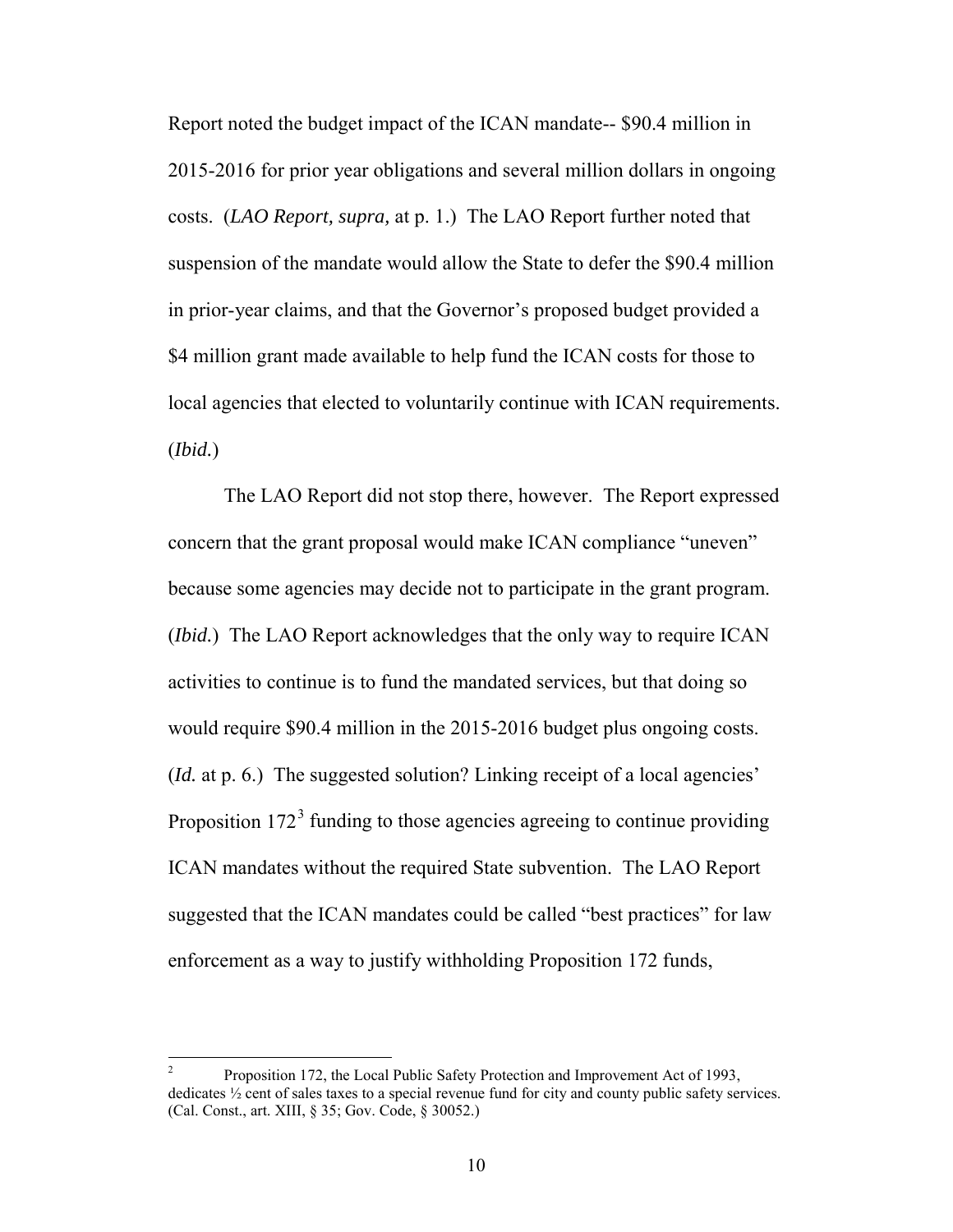notwithstanding the Commission on State Mandate's determination that the constitution requires subventions for the ICAN mandates :

[I]t would be reasonable for the Legislature to consider reducing or withholding allocation of resources to local law enforcement agencies that do not follow these best practices. In particular, the Legislature could require that, as a condition of receiving Proposition 172 funds, cities and counties ensure that their law enforcement agencies carry out ICAN mandated activities. As the vast majority of city and county law enforcement agencies receive Proposition 172 funding, this arrangement likely would ensure that ICAN mandated activities continue in most parts of the State.

(*Id.* at p. 7.)

 Certainly the State has a policy interest in seeing the ICAN mandates performed, but those mandated services are expensive and would have an impact on the State's budget. Can the constitutional right to the subvention payments be avoided by conditioning other funding on performing the mandates without a subvention? Clearly, the answer must be no or the constitutional right to receive subventions for mandated services would be rendered meaningless. Yet that is precisely what the trial court ruling would allow.

 This same significant risk exists for counties related to the historic public safety realignment that took place in 2011. Under 2011 Realignment, counties assumed responsibility for billions of dollars of public safety services, including specified child abuse and mental health services, and incarcerating and providing services to low level offenders.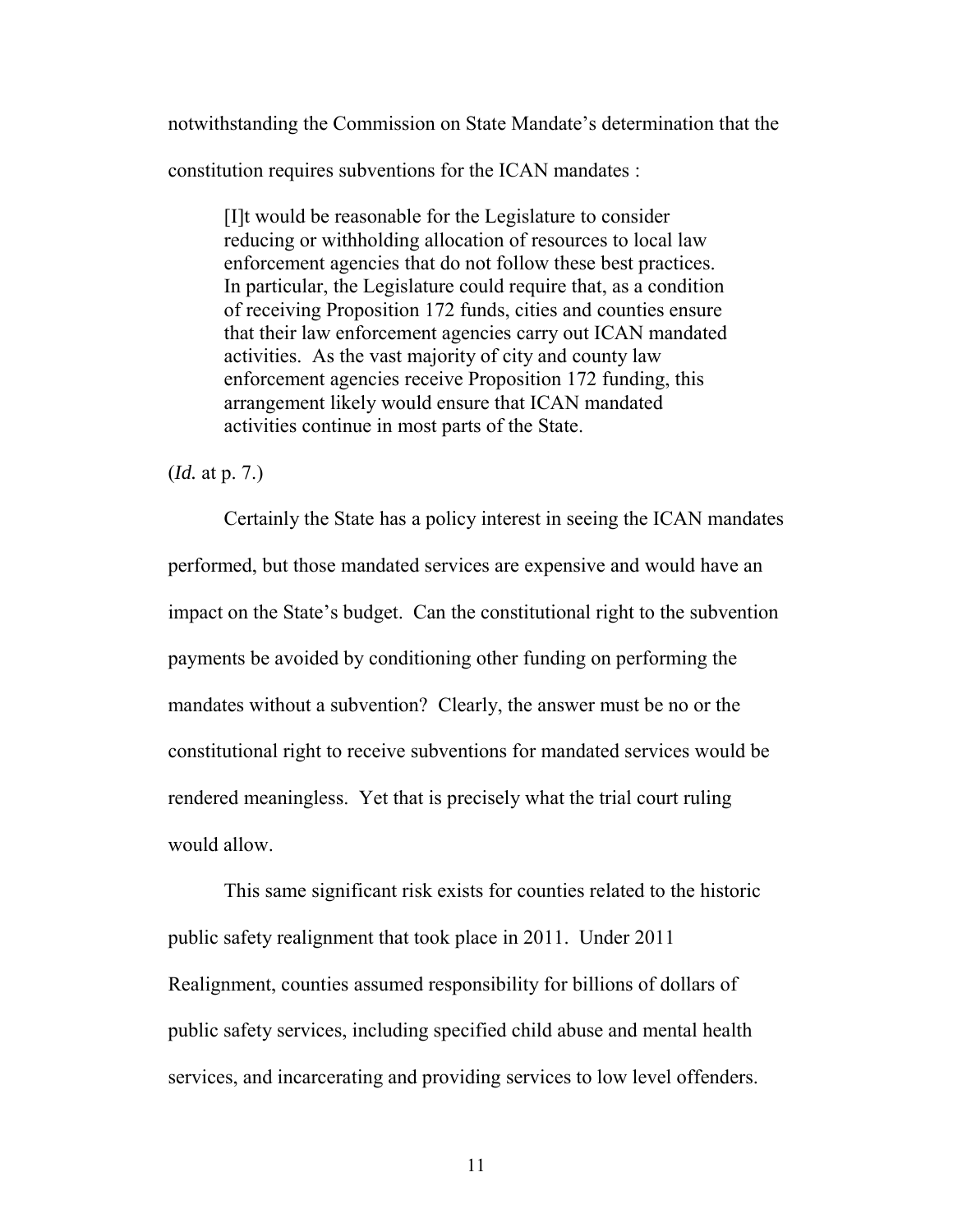(Cal. Const., art. XIII, § 36 ("Proposition 30").) In exchange, counties are constitutionally protected, among other things, against any legislative or regulatory changes to realigned programs that result in an overall cost increase for counties. (Cal. Const., art. XIII,  $\S$  36, subds. (c)(3) & (4).) Counties are also constitutionally guaranteed a revenue stream to carry out Realignment programs. (Cal. Const., art. XIII, § 36, subds. (b) and (d).)

 If the protections and rights afforded to counties in Proposition 30 could be avoided by conditioning other State funding on counties agreeing to waive Proposition 30 protections, the entire balanced structure of rights and responsibilities that is the premise of 2011 Realignment would cease to exist. The purpose of the measure and the intent of the voters in adopting it would be eviscerated.

 Counties are also afforded other constitutional rights and protections, which would equally be at risk should the State be permitted to coerce indirectly what it cannot constitutionally achieve directly. (See, e.g., Cal. Const., art. XI  $\S 1(b)$  [plenary authority over employee compensation as against Legislative interference]; *County of Sonoma v. Superior Court* (2009) 173 Cal.App.4th 322; *County of Riverside v. Superior Court* (2003) 30 Cal.4th 278.) The lower court must be reversed to avoid this result.

#### **III. CONCLUSION**

 The implications of this case go beyond the Prevailing Wage Law and the scope of the municipal affairs powers of charter cities. Rather, the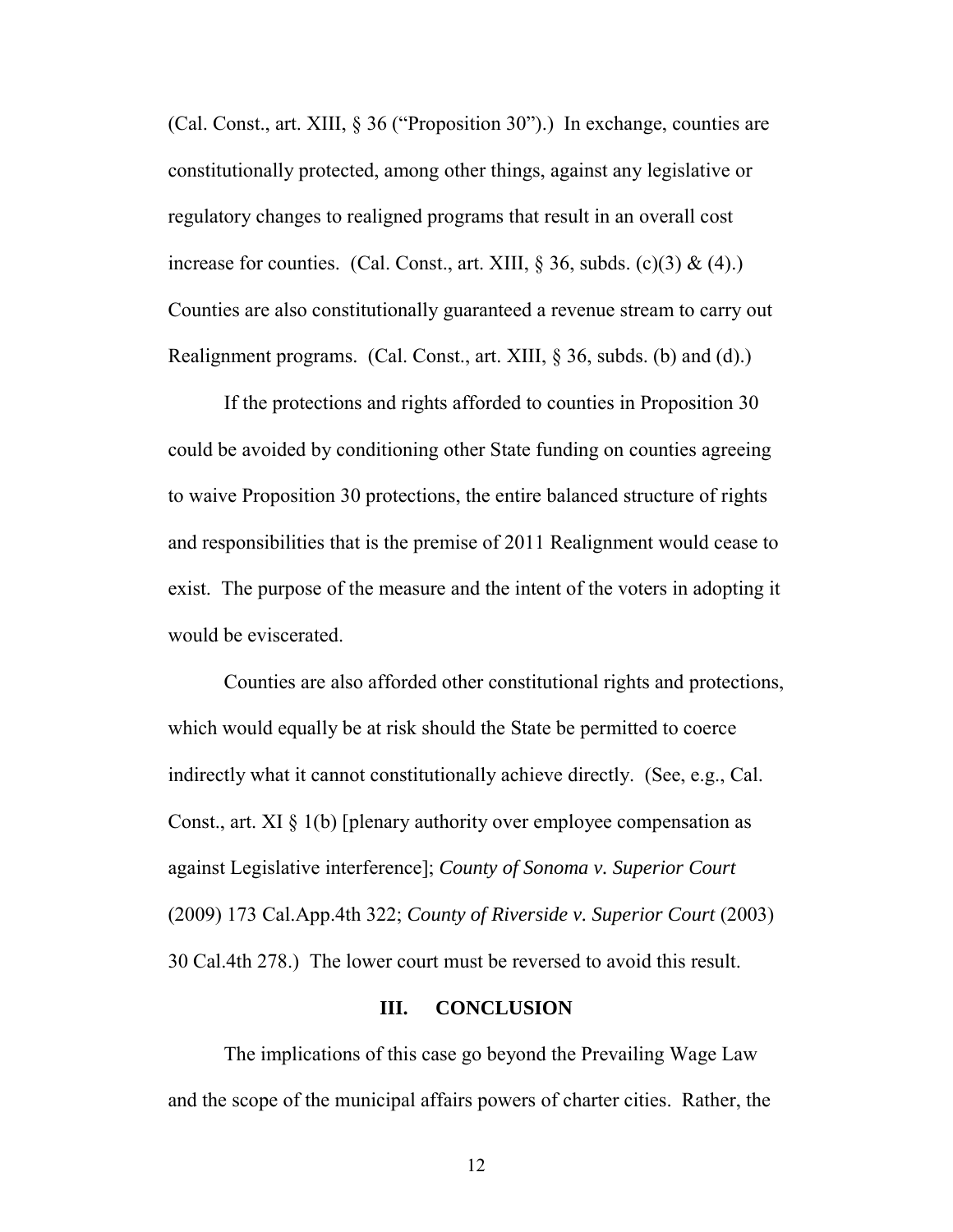trial court decision compromises all of the constitutional rights and protections the voters have provided to local government. If the State may coerce cities and counties into waiving their constitutional protections by imposing conditions that could not be imposed directly, the constitutional protections are largely rendered meaningless. At a minimum, the case law instructs that the State bears a heavy burden in imposing a condition that would be unconstitutional if it were made directly. The lower court's opinion fails to recognize that burden, but rather permits the State to merely allege advancement of a State policy objective to avoid constitutional restrictions. In so doing, the lower court erred and should be reversed.

Respectfully Submitted,

 $\sqrt{s}$ /

Date: November  $4, 2015$ 

 Jennifer B. Henning, SBN 193915 Attorney for Amicus Curiae California State Association of Counties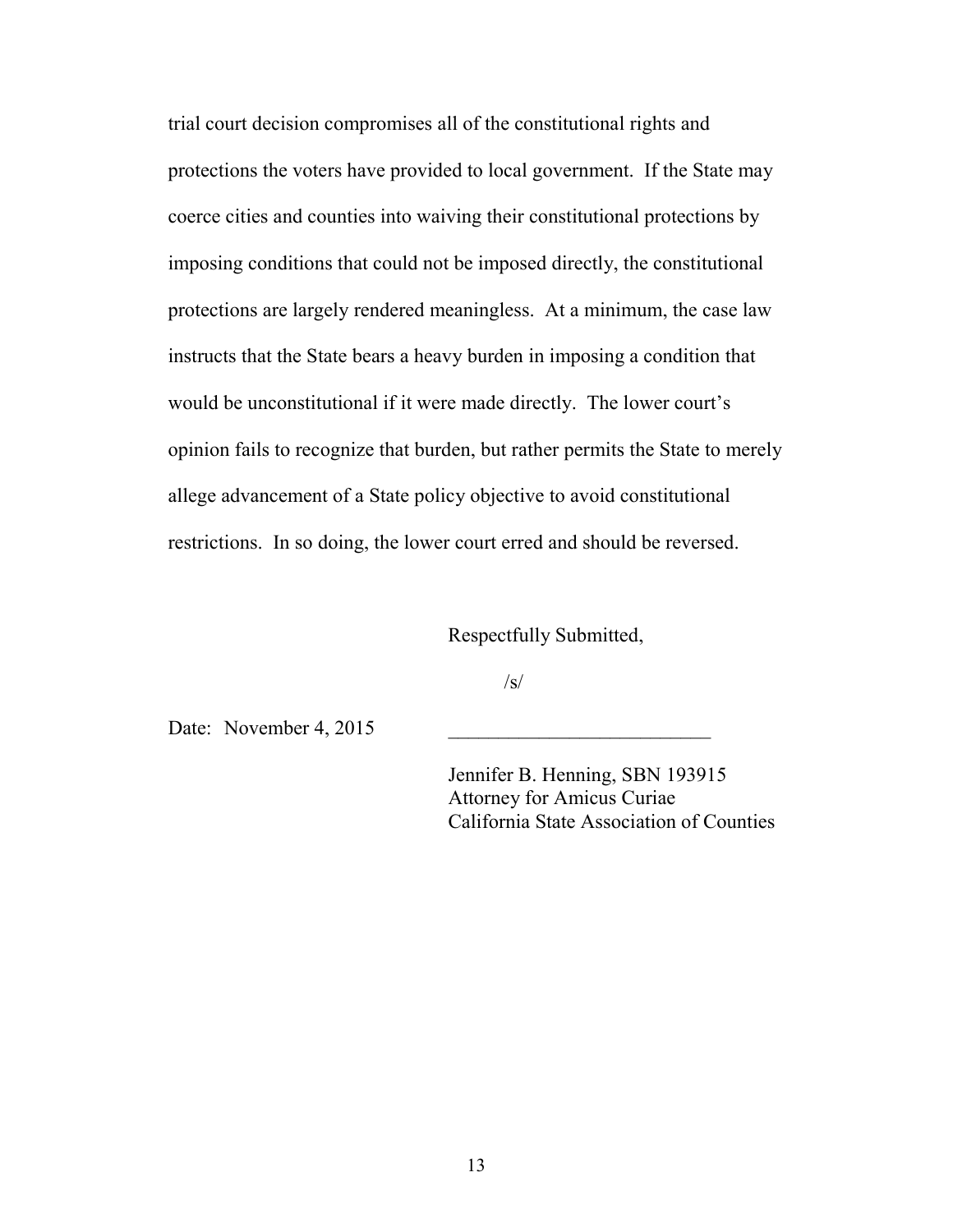## **CERTIFICATION OF COMPLIANCE WITH CALIFORNIA RULES OF COURT, RULE 8.204(c)(1)**

I hereby certify that this brief has been prepared using proportionately double-spaced 13 point Times New Roman typeface. According to the word count feature in my Microsoft Word software, this brief contains 2,922 words.

I declare under penalty of perjury under the laws of the State of California that the foregoing is true and correct. Executed this 4th day of November, 2015 in Sacramento, California.

Respectfully submitted,

 $\sqrt{s/}$ 

 $\mathbf{By:}$ 

 JENNIFER B. HENNING Attorney for Amicus Curiae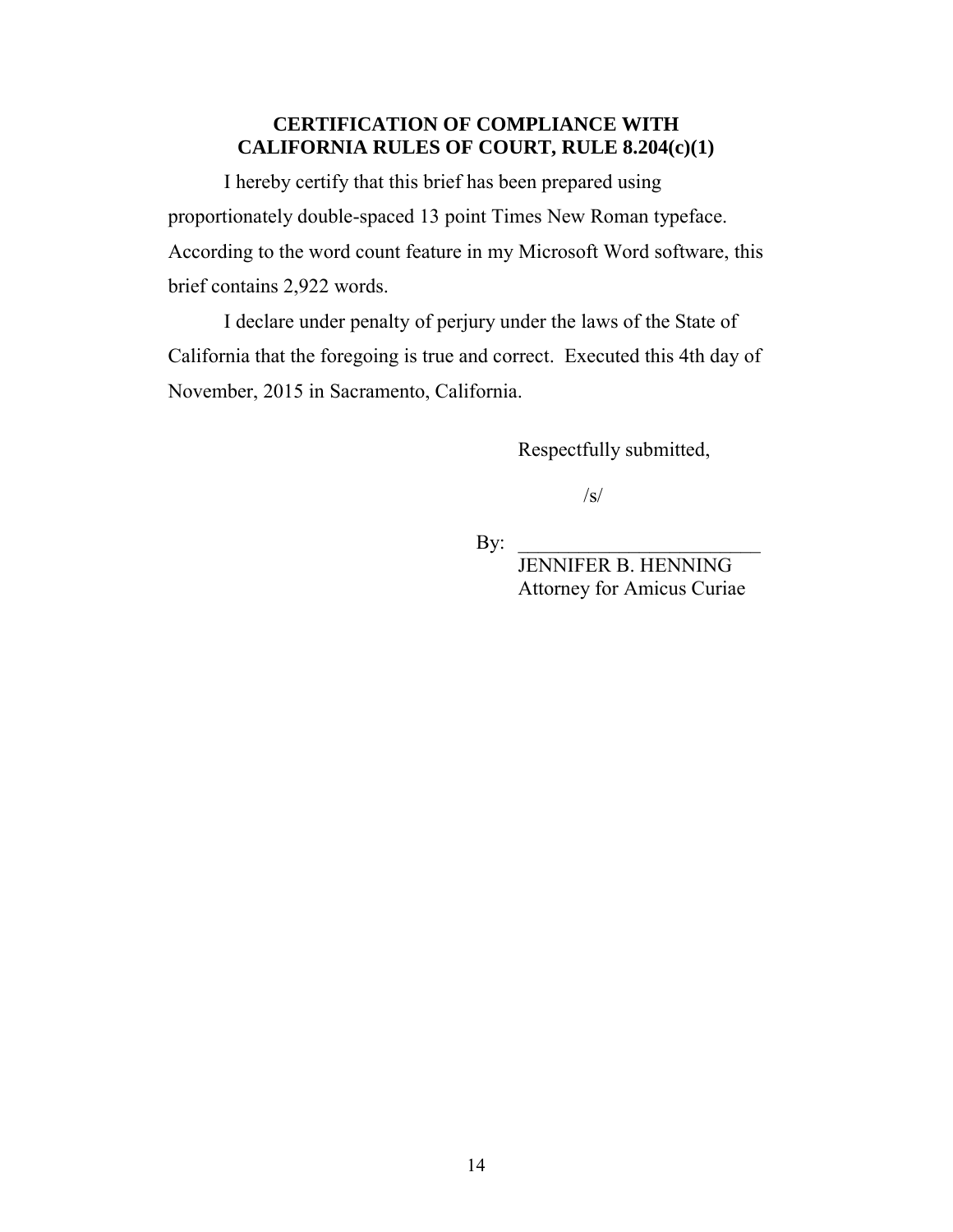#### Proof of Service by Mail

#### *City of City of El Centro v. Lanier*  Case No. D066755

I, Ashley D. Rafford, declare:

 That I am, and was at the time of the service of the papers herein referred to, over the age of eighteen years, and not a party to the within action; and I am employed in the County of Sacramento, California, within which county the subject mailing occurred. My business address is 1100 K Street, Suite 101, Sacramento, California, 95814. I served the within

# **APPLICATION FOR PERMISSION TO FILE AND PROPOSED AMICUS CURIAE BRIEF BY CALIFORNIA STATE ASSOCIATION OF COUNTIES IN SUPPORT OF PLAINTIFFS AND APPELLANTS CITY OF EL CENTRO ET AL.**

by placing a copy thereof in a separate envelope for each addressee named hereafter, addressed to each such addressee respectively as follows:

## **Proof of Service List**

| <b>Party</b>                                            | <b>Attorney</b>                                                                                                                                                                                                                     |
|---------------------------------------------------------|-------------------------------------------------------------------------------------------------------------------------------------------------------------------------------------------------------------------------------------|
| City of El Centro, et al.: Plaintiffs and<br>Appellants | James P. Lough<br>Lounsbery Ferguson Altona & Peak LLP<br>960 Canterbury Place, Suite 300<br>Escondido, CA 92025-3870<br>T. Peter Pierce<br>Richards, Watson & Gershon<br>355 S. Grand Ave 40th Floor<br>Los Angeles, CA 90071-1469 |
| David Lanier, et al. : Defendant and<br>Respondent      | Kim L. Nguyen<br>Office of Attorney General<br>300 South Spring St., Ste. 1702<br>Los Angeles, CA 90013<br>Paul Evan Stein<br>California Attorney General's Office<br>455 Golden Gate Ave<br>Ste 11000<br>San Francisco, CA 94102   |